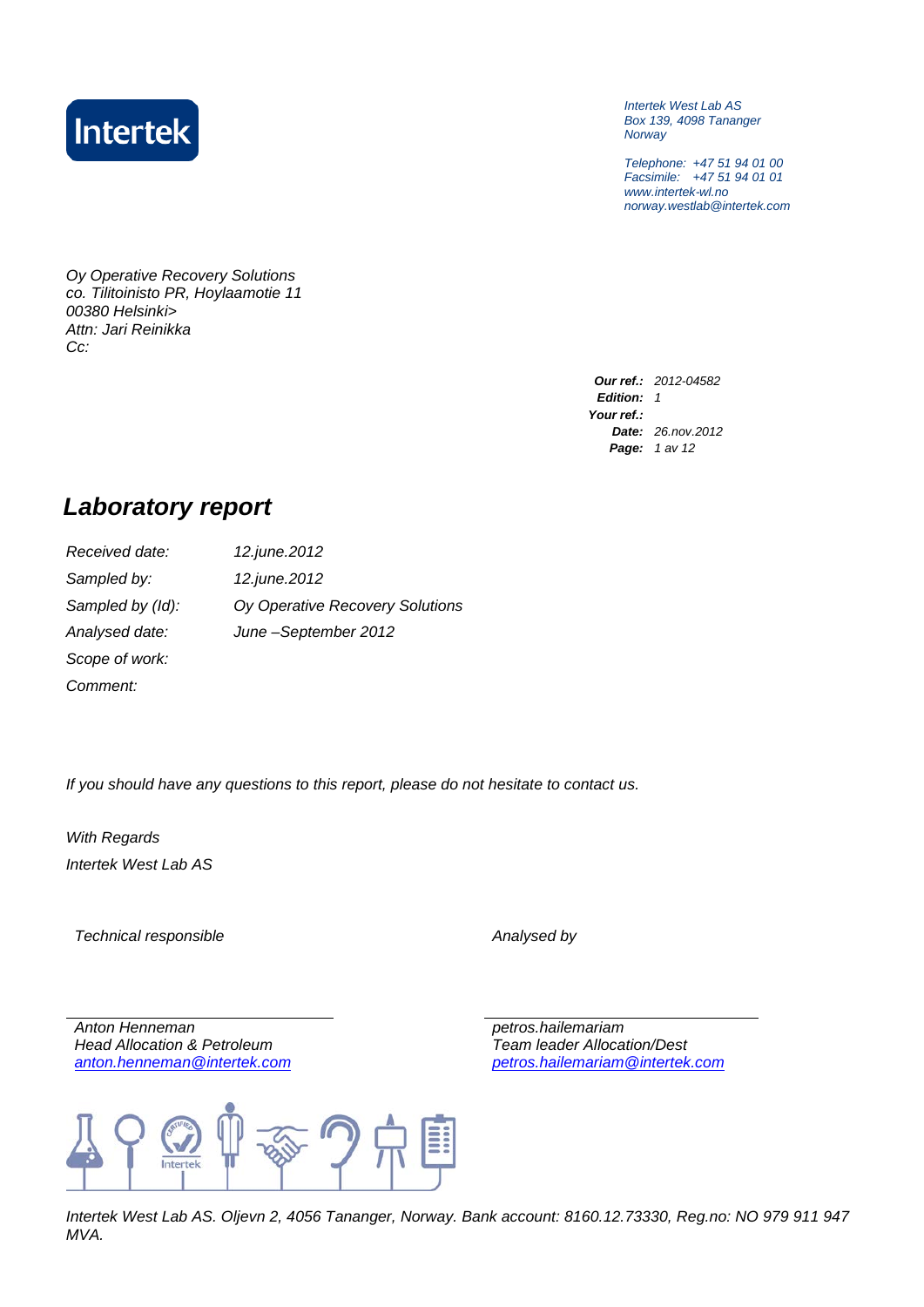

#### *ANALYSES REPORT ON SAMPLES FROM NIGER*

*Types of samples delivered at Intertek West Lab were as follows.*

 *- Original sample – absorbing product (not pressed) Pressed crude oil in glass flasks Absorbing product , as dry substance after oil pressed out Water in glass flask and Unused - oil absorbing material*

*Samples were delivered at Intertek West Lab on 11th of June for various analyses. Samples were labelled as follows.*

*SAMPLE NR.1 Samples pressed out at Intertek West Lab. 11.06.12*

- *1a. Original sample (absorbing product)*
- *1b Crude oil pressed at IWL of sample nr.1 (0.5 litre bottle)*
- *1c. Crude oil pressed of sample nr.1 (100ml. bottle)*
- *1d. Dry substance after oil is pressed out*

*SAMPLE NR.2 Sample taken at the surface & samples pressed out at IWL 11.06.12*

- *2a. Crude oil pressed at IWL (100ml. bottle)*
- *2b. Dry substance after oil is pressed out*

*SAMPLE NR.3 Sample taken at the surface from a tube leakage Sample is pressed in Niger 22.05.2012*

*3a. Crude oil pressed at Niger (100ml. bottle) 3b. Dry substance after oil is pressed out*

*SAMPLE NR.4 Sample taken at the surface from a tube leakage Sample is pressed in Niger 22.05.2012*

- *4a. Water sample*
- *4b. Dry substance after oil is pressed out*
- *4c. Crude oil pressed at Niger (100ml. bottle)*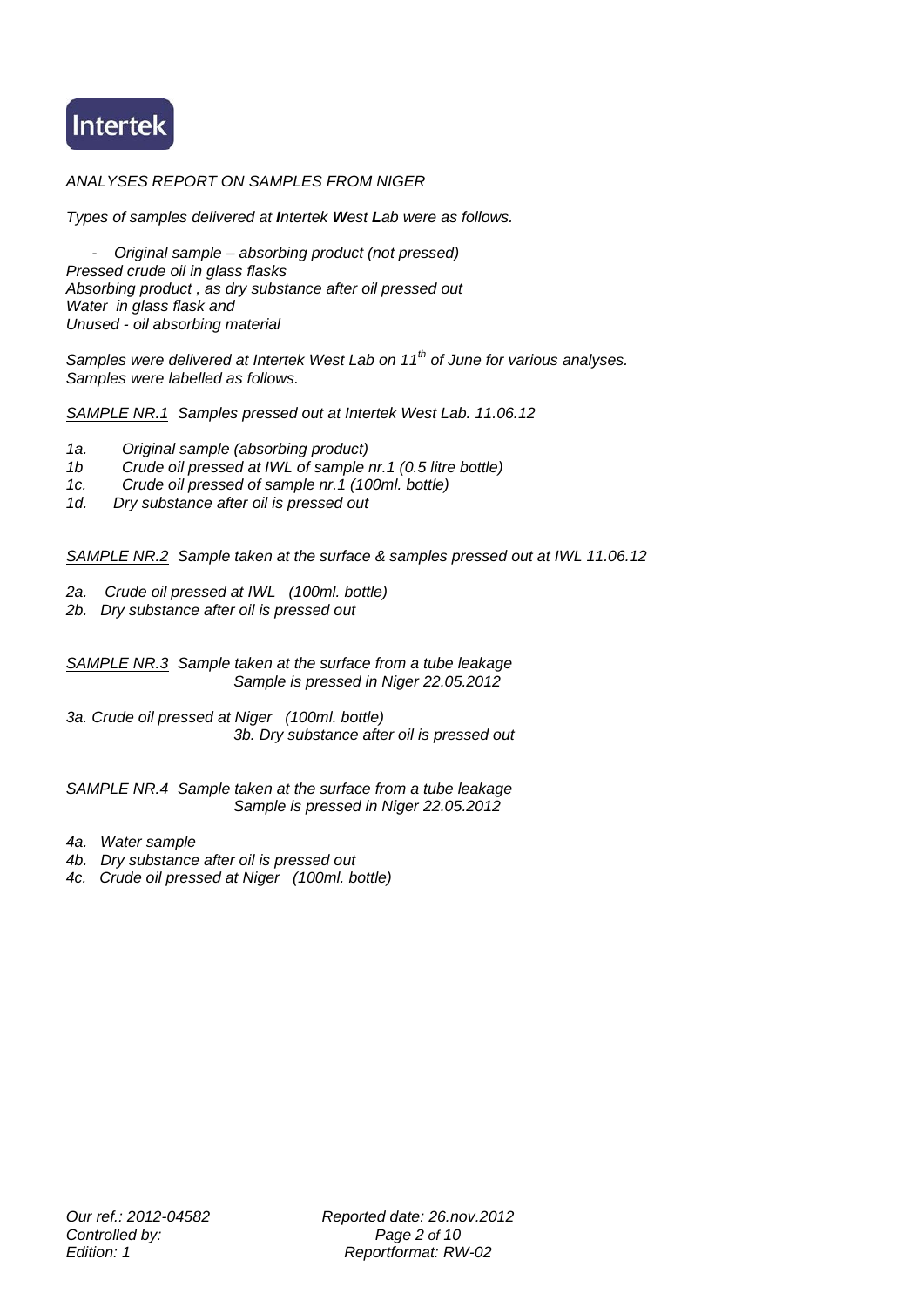

## *Sampleinformation*

| Sampleno.  | Samplingpoint - description                                                   | Date sampled. |
|------------|-------------------------------------------------------------------------------|---------------|
| Sampleno.1 | Samples pressed out at Intertek West Lab.                                     | 11.06.12      |
| 1a         | Original sample (not pressed absorbing product)                               |               |
| 1b         | Crude oil pressed at IWL of sample nr.1 (0.5 litre bottle)                    |               |
| 1c         | Crude oil pressed of sample nr.1 (100ml. bottle)                              |               |
| 1d         | Dry substance after oil is pressed out                                        |               |
|            |                                                                               |               |
| Sampleno.2 | Sample taken at the surface & samples pressed out at IWL                      | 11.06.12      |
| 2a         | Crude oil pressed at IWL (100ml. bottle)                                      |               |
| 2b         | Dry substance after oil is pressed out                                        |               |
|            |                                                                               |               |
| Sampleno.3 | Sample taken at the surface from a tube leakage<br>Sample is pressed in Niger | 22.05.2012    |
| Зb         | Dry substance after oil is pressed out                                        |               |
|            |                                                                               |               |
| Sampleno.4 | Sample taken at the surface from a tube leakage                               | 22.05.2012    |
|            | Sample is pressed in Niger                                                    |               |
| 4a         | Water sample                                                                  |               |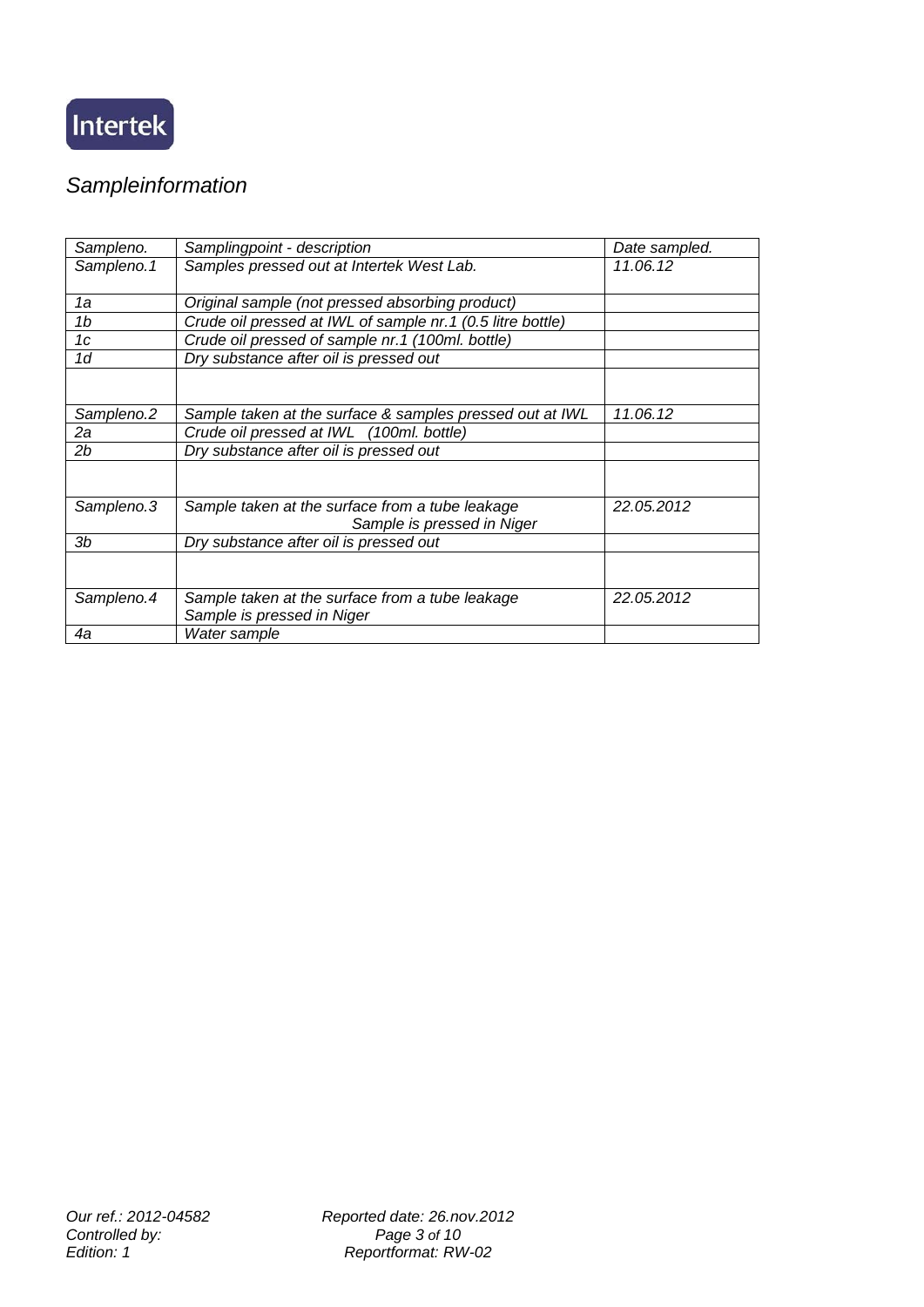

#### *Results*

## *SAMPLE NR.1 Samples pressed out at Intertek West Lab. 11.06.12*

#### *2012- 04582-001 1a. Original sample (not pressed absorbing product)*

- Basic Nitrogen n.a

#### *2012- 04582-002 1b Crude oil pressed at IWL of sample nr.1 (0.5 litre bottle)*

|                         |                                                |         | PQL         |                  | Uncertainty     |
|-------------------------|------------------------------------------------|---------|-------------|------------------|-----------------|
| Parameter               | Results                                        | Unit    | Lower Upper | Method/standard  | RellAbs         |
|                         | Water and sediments in oil, BS&W, centrifuging |         |             |                  |                 |
| Water content, BS&W     |                                                | 12 vol% | $0.025$ 50  | Mod. ASTM D 4007 | $-1 \pm 0.12$   |
| Density of crude v/15°C |                                                |         |             |                  |                 |
| Density $@15^{\circ}$ C | $0.7777$ g/cm <sup>3</sup>                     |         | $0.6$ 1.0   | Mod. ASTM D 5002 | $-1 \pm 0.0009$ |

Explanation: PQL = Practical Quantification limit. # = The analysis is performed by sub contractor.

The uncertainty is expressed at 95% confidence level. If both a relative and an absolute uncertainty argument is stated, it is the argument that represents the highest uncertainty that applies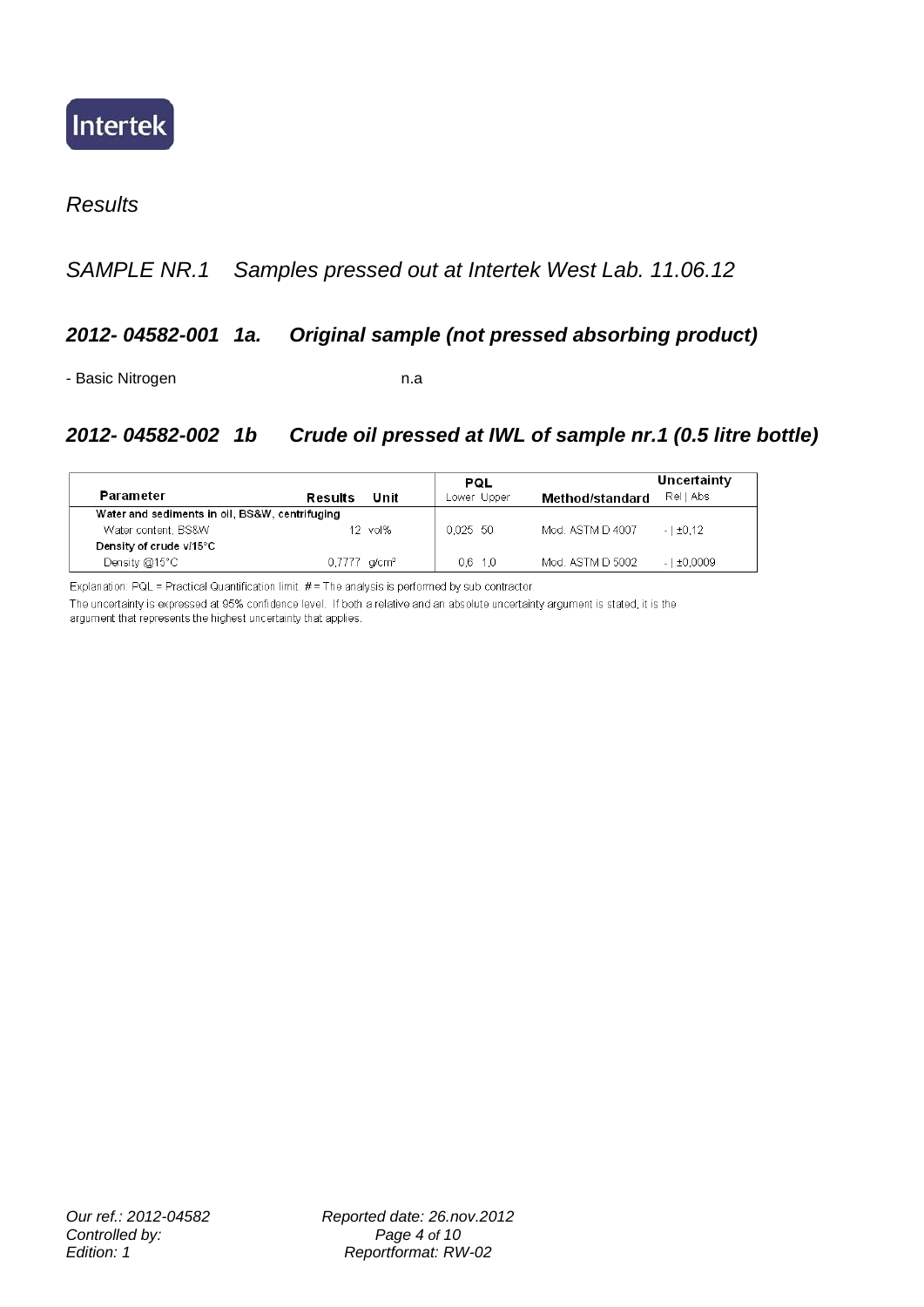## *2012- 04582-003 1c.Crude oil pressed of sample nr.1 (100ml. bottle)*

|                                           |                            |       | PQL            |                  | Uncertainty  |
|-------------------------------------------|----------------------------|-------|----------------|------------------|--------------|
| Param eter                                | Results                    | Unit  | Lower Upper    | Method/standard  | Rell Abs     |
| Density of crude v/15°C                   |                            |       |                |                  |              |
| Density @ 15"C                            | $0,7809$ g/cm <sup>3</sup> |       | $0,6$ 1.0      | Mod. ASTM D 5002 | $-1±0,0009$  |
| Sulphur in oil, XRF                       |                            |       |                |                  |              |
| Total Sulphur, S                          | $0.03$ wt%                 |       |                | IP-336           | $5\%$   -    |
| Water in crude, coulometric titration     |                            |       |                |                  |              |
| Water content in crude                    | $0,18$ wt%                 |       | 0 <sub>5</sub> | Mod. ASTM D-4928 | 10%   ±0,005 |
| Basig nitrogen in oil, titration          |                            |       |                |                  |              |
| Basic nitrogen                            | 0,005 wt%                  |       |                | Mod. UOP 269 B   |              |
| Organic nitranden, total in oil, Kjeldahl |                            |       |                |                  |              |
| Total Nitrogen, N                         | 0.26                       | wt%   | 0,015          | ASTM D-3228      |              |
| Salt in crude, elektrometric              |                            |       |                |                  |              |
| Salt as NaCl                              | 30.                        | m g/l | 0              | ASTM D-3230      | $20\%$   -   |

Explanation: PQL = Practical Quantification limit. # = The analysis is performed by sub contractor.

The uncertainty is expressed at 95% confidence level. If both a relative and an absolute uncertainty argument is stated, it is the argument that represents the highest uncertainty that applies.

#### *PNA Distribution*

*Job no.: 2012-04582-003*

| Component             | Weight % | <b>BTEX</b>   | wť    |
|-----------------------|----------|---------------|-------|
| <b>Nitrogen</b>       | 0,00     | Benzene       | 0,266 |
| Carbondioksid         | 0,00     | Toluen        | 1,068 |
| C1, (P)               | 0,00     | Etylbenzen    | 0,222 |
| C2, (P)               | 0,00     | <b>Xylene</b> | 1,583 |
| C3, (P)               | 0,07     | BTEX          | wt% t |
| $i$ -C4, $(P)$        | 0,30     |               |       |
| $n-C4, (P)$           | 0,84     |               |       |
| $2, 2$ -DM-C3 $(P)$   | 0,01     |               |       |
| lc5(P)                | 1,65     |               |       |
| nC5(P)                | 1,73     |               |       |
| Hexanes Total         | 4,51     |               |       |
| Hexanes - P           | 4,19     |               |       |
| Hexanes - N           | 0,32     |               |       |
| <b>Heptanes Total</b> | 8,73     |               |       |
| Heptanes - P          | 3,48     |               |       |
| Heptanes - N          | 4,98     |               |       |
| Heptanes - A          | 0,27     |               |       |
| Octanes Total         | 11,68    |               |       |
| Octanes - P           | 3,23     |               |       |
| Octanes - N           | 7,38     |               |       |
| Octanes - A           | 1,07     |               |       |
| <b>Nonanes Total</b>  | 7,46     |               |       |
| Nonanes - P           | 4,01     |               |       |
| Nonanes - N           | 1,64     |               |       |
| Nonanes - A           | 1,81     |               |       |
| Decanes Plus          | 63,02    |               |       |
| <b>Totals</b>         | 100,00   |               |       |
|                       |          |               |       |

*Component Weight % BTEX wt% total prøve Nitrogen 0,00 Benzene 0,266 Carbondioksid 0,00 Toluen 1,068 C1, (P) 0,00 Etylbenzen 0,222 C3, (P) 0,07 BTEX wt% total prøve*

*Total Paraffins include both n-paraffins and i-paraffins*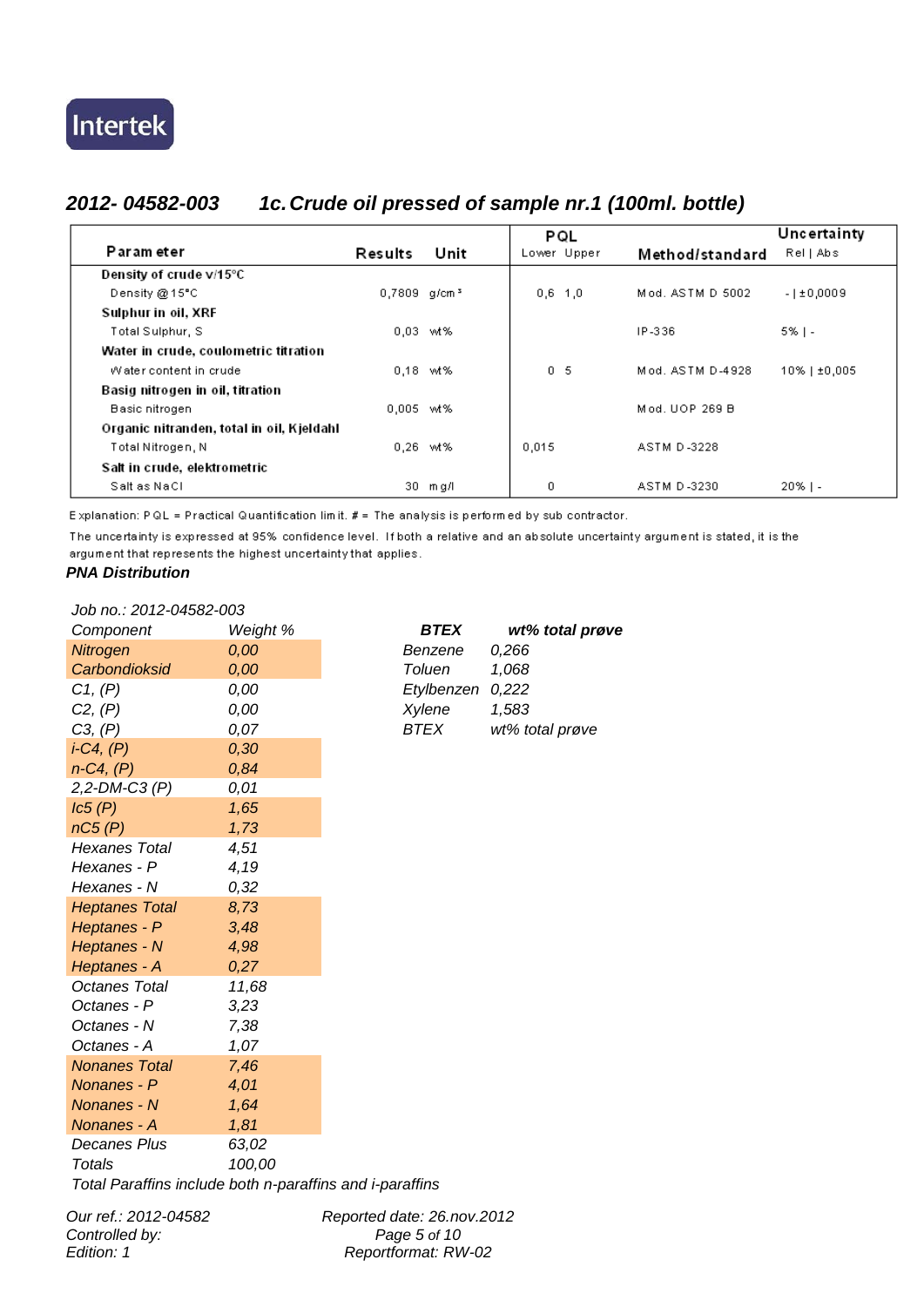## *2012- 04582-004 1d. Dry substance after oil is pressed out*

|                                                         |            |                | PQL         |                 | Uncertainty   |
|---------------------------------------------------------|------------|----------------|-------------|-----------------|---------------|
| Parameter                                               | Results    | Unit           | Lower Upper | Method/standard | Rel   Abs     |
| Oil in sand, GC/FID                                     |            |                |             |                 |               |
| Oil i sand                                              |            | 72000 mg/kg DM |             | M-040           | 20%   ±20     |
| Oil in sand (wt%)                                       |            | 7,2 wt% DM     |             | M-040           | 20%   ±20     |
| Metals in solids, ICP, decomposed sample                |            |                |             |                 |               |
| Aluminium, Al                                           |            | <1,4 mg/kg DM  | 0,4 200000  | NS 4770/ICP-OES | 25%   ±0,8    |
| Arsenium, As                                            |            | <2,2 mg/kg DM  | 0,6 5000    | NS 4770/ICP-OES | 30%   ±0,2    |
| Calcium, Ca                                             |            | 220 mg/kg DM   | 2 10000     | NS 4770/ICP-OES | 15%   ±8      |
| Cadmium, Cd                                             |            | <0,29 mg/kg DM | 0,08 2500   | NS 4770/ICP-OES | 15%   ±0,08   |
| Cobalt, Co                                              |            | <0,29 mg/kg DM | 0.08 10000  | NS 4770/ICP-OES | 20%   ±0,08   |
| Chromium, Cr                                            |            | 0,45 mg/kg DM  | 0,08 5000   | NS 4770/ICP-OES | 20%   ±0,08   |
| Copper, Cu                                              |            | 0,93 mg/kg DM  | 0,12 2500   | NS 4770/ICP-OES | 20%   ±0,12   |
| Iron, Fe                                                |            | 170 mg/kg DM   | 0,4 100000  | NS 4770/ICP-OES | 20%   ±0,4    |
| Magnesium, Mg                                           |            | 14 mg/kg DM    | 0,4 5000    | NS 4770/ICP-OES | 15%   ±0,4    |
| Manganese, Mn                                           |            | 2,3 mg/kg DM   | 0,08 10000  | NS 4770/ICP-OES | 20%   ±0,08   |
| Sodium, Na                                              |            | 100 mg/kg DM   | 8 200000    | NS 4770/ICP-OES | 20%   ±8      |
| Nickel, Ni                                              |            | <0,29 mg/kg DM | 0,08 10000  | NS 4770/ICP-OES | 20%   ±0,08   |
| Lead, Pb                                                |            | 7,4 mg/kg DM   | 0,4 20000   | NS 4770/ICP-OES | 30%   ±0,8    |
| Sulphur, S                                              |            | 1200 mg/kg DM  | 1,4 20000   | NS 4770/ICP-OES | $15\%$   ±1,2 |
| Zinc, Zn                                                |            | 34 mg/kg DM    | 0,08 20000  | NS 4770/ICP-OES | 20%   ±0,2    |
| Crystalline phases in solids, XRD                       |            |                |             |                 |               |
| Amorphous material                                      | se komm, - |                |             | X-031 (XRD)     |               |
| Elements in solids, XRF                                 |            |                |             |                 |               |
| Aluminum, Al                                            |            | 0.5 wt%        | 0,1         | X-021 (XRF)     | $10%$ ] -     |
| Barium, Ba                                              |            | 9.4 wt%        | 0,1         | X-021 (XRF)     | $10%$ ] -     |
| Calcium, Ca                                             |            | 2,0 wt%        | 0,1         | X-021 (XRF)     | $10%$ ] -     |
| Chromium, Cr.                                           |            | 0,1 wt%        | 0,1         | X-021 (XRF)     | $10%$ ] -     |
| Copper, Cu                                              |            | 0,5 wt%        | 0,1         | X-021 (XRF)     | $10%$ ] -     |
| Iron, Fe                                                |            | 3,6 wt%        | 0,1         | X-021 (XRF)     | $10%$ ] -     |
| Potassium, K                                            |            | 0,2 wt%        | 0,1         | X-021 (XRF)     | $10%$ ] -     |
| Magnesium, Mg                                           |            | 0,6 wt%        | 0,1         | X-021 (XRF)     | $10%$ ] -     |
| Manganese, Mn                                           |            | <0,1 wt%       | 0,1         | X-021 (XRF)     | $10%$ ] -     |
| Sodium, Na                                              |            | 4,8 wt%        | 0,1         | X-021 (XRF)     | $10%$ ] -     |
| Nickel, Ni                                              |            | 0,1 wt%        | 0,1         | X-021 (XRF)     | $10%$ ] -     |
| Phosphorus, P                                           |            | 9,7 wt%        | 0,1         | X-021 (XRF)     | $10%$ ] -     |
| Lead, Pb                                                |            | 0,1 wt%        | 0,1         | X-021 (XRF)     | $10%$ ] -     |
| Silicon, Si                                             |            | 2,2 wt%        | 0,1         | X-021 (XRF)     | $10%$ ] -     |
| Strontium, Sr                                           |            | 0,2 wt%        | 0,1         | X-021 (XRF)     | $10%$ ] -     |
| Titanium, Ti                                            |            | 0,1 wt%        | 0,1         | X-021 (XRF)     | $10%$ ] -     |
| Zinc, Zn                                                |            | 0.6 wt%        | 0,1         | X-021 (XRF)     | $10%$ ] -     |
| Sulphur, S                                              |            | 15 wt%         | 0,1         | X-021 (XRF)     | $10%$ ] -     |
| Chlorine, Cl                                            |            | 1,8 wt%        | 0,1         | X-021 (XRF)     | $10%$ ] -     |
| Total solids and loss on ignition in solids and sludge, |            |                |             |                 |               |
| gravimetric                                             |            |                |             |                 |               |
| Dry solids content                                      |            | 75,4 wt%       | 0,8 100     | <b>NS 4764</b>  | $10\%$   ±0.8 |
| Solids after ignition pr/dry sample                     |            | 3,5 wt% DM     | 0,01        | <b>NS 4764</b>  | $5%$   -      |
| Organic matter                                          |            | 97 wt% DM      | 0,01        | <b>NS 4764</b>  | $5%$   -      |
| Organic nitranden, total in oil, Kjeldahl               |            |                |             |                 |               |
| Total Nitrogen, N                                       |            | 30 wt%         | 0,015       | ASTM D-3228     |               |
| Basig nitrogen in oil, titration                        |            |                |             |                 |               |
| Basic nitrogen                                          | 0,000 wt%  |                |             | Mod. UOP 269 B  |               |

Explanation: PQL = Practical Quantification limit. # = The analysis is performed by sub contractor.

The uncertainty is expressed at 95% confidence level. If both a relative and an absolute uncertainty argument is stated, it is the argument that represents the highest uncertainty that applies.

*Controlled by:*<br>*Edition: 1*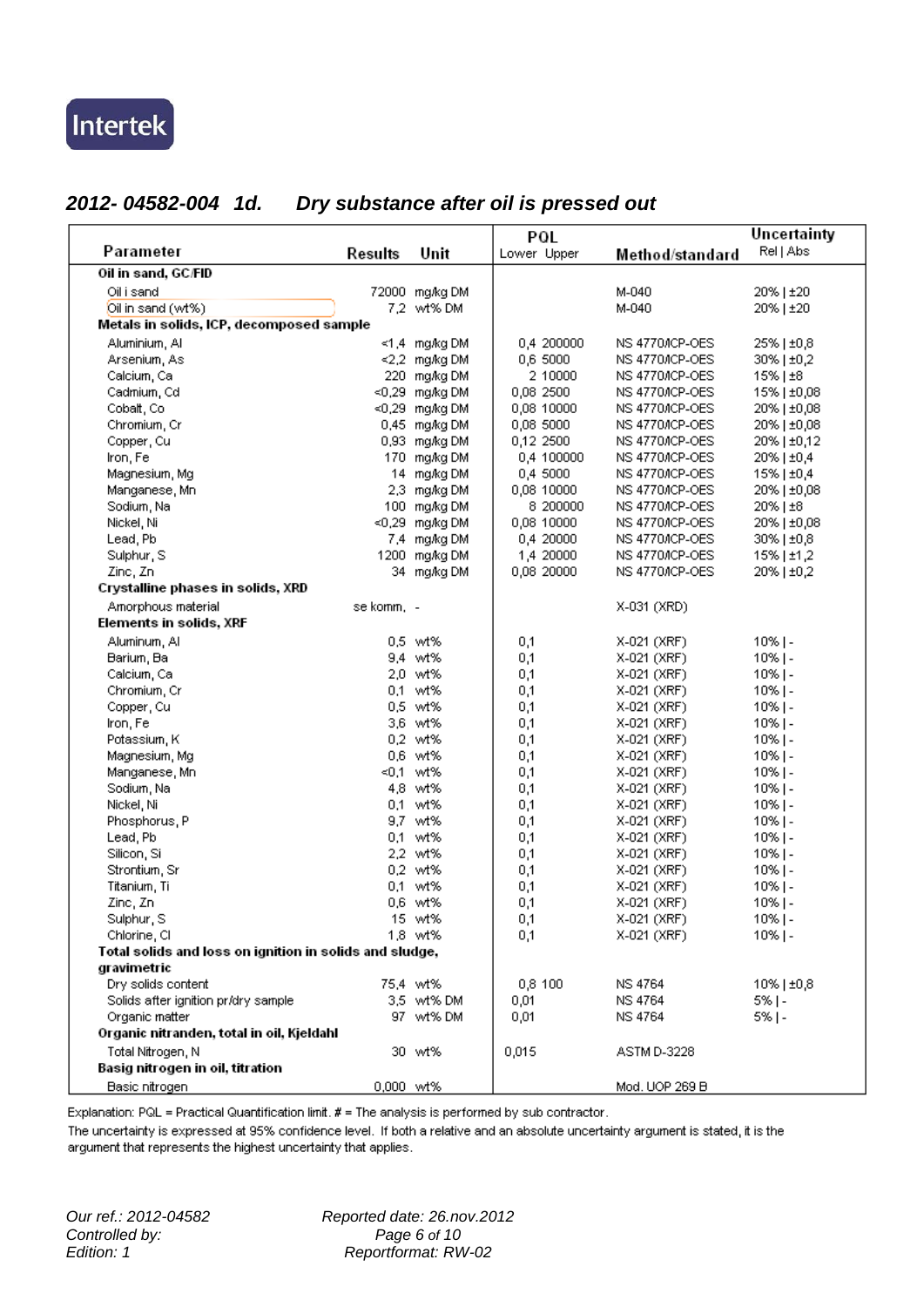## *SAMPLE NR.2 Sample taken at the surface & samples pressed out at IWL 11.06.12*

|                                                         |                            |                 | PQL         |                  | Uncertainty   |
|---------------------------------------------------------|----------------------------|-----------------|-------------|------------------|---------------|
| Parameter                                               | Results                    | Unit            | Lower Upper | Method/standard  | Rel   Abs     |
| Oil in sand, GC/FID                                     |                            |                 |             |                  |               |
| Oil i sand                                              |                            | 110000 mg/kg DM |             | M-040            | 20%   ±20     |
| Oil in sand (wt%)                                       | 11.                        | wt% DM          |             | M-040            | 20%   ±20     |
| Total solids and loss on ignition in solids and sludge, |                            |                 |             |                  |               |
| gravimetric                                             |                            |                 |             |                  |               |
| Dry solids content                                      |                            | 80.0 wt%        | 0,8 100     | <b>NS 4764</b>   | $10\%$   ±0.8 |
| Solids after ignition pr/dry sample                     |                            | 3,6 wt% DM      | 0,01        | <b>NS 4764</b>   | 5%   -        |
| Organic matter                                          |                            | 96 wt% DM       | 0,01        | <b>NS 4764</b>   | 5%   -        |
| Density of crude v/15℃                                  |                            |                 |             |                  |               |
| Density @15°C                                           | $0,8880$ g/cm <sup>3</sup> |                 | 0,6,1,0     | Mod. ASTM D 5002 | $-1±0,0009$   |
| Specific density in water, Anton Paar                   |                            |                 |             |                  |               |
| Specific gravity at 15°C                                | 0,8888 -                   |                 |             | Mod. ASTM D-4052 |               |
| Density of crude v/15℃                                  |                            |                 |             |                  |               |
| API gravity @60°F                                       | $17.8 -$                   |                 |             | Mod. ASTM D 5002 |               |
| Sulphur in oil, XRF                                     |                            |                 |             |                  |               |
| Total Sulphur, S                                        |                            | 0.23 wt%        |             | IP-336           | $5%$   -      |
| Water in Iubeoil, coulometric titration (Karl Fisher)   |                            |                 |             |                  |               |
| Water content                                           | 30,00 vol%                 |                 | 0,01,2,5    | ASTM D-6304 A    | $10\%$   -    |
| Salt in crude, elektrometric                            |                            |                 |             |                  |               |
| Salt as NaCl                                            | 130,2 mg/l                 |                 | 0           | ASTM D-3230      | $20\%$   -    |
| Organic nitranden, total in oil, Kjeldahl               |                            |                 |             |                  |               |
| Total Nitrogen, N                                       | 24.53 wt%                  |                 | 0.015       | ASTM D-3228      |               |

Explanation: PQL = Practical Quantification limit. # = The analysis is performed by sub contractor.

The uncertainty is expressed at 95% confidence level. If both a relative and an absolute uncertainty argument is stated, it is the argument that represents the highest uncertainty that applies.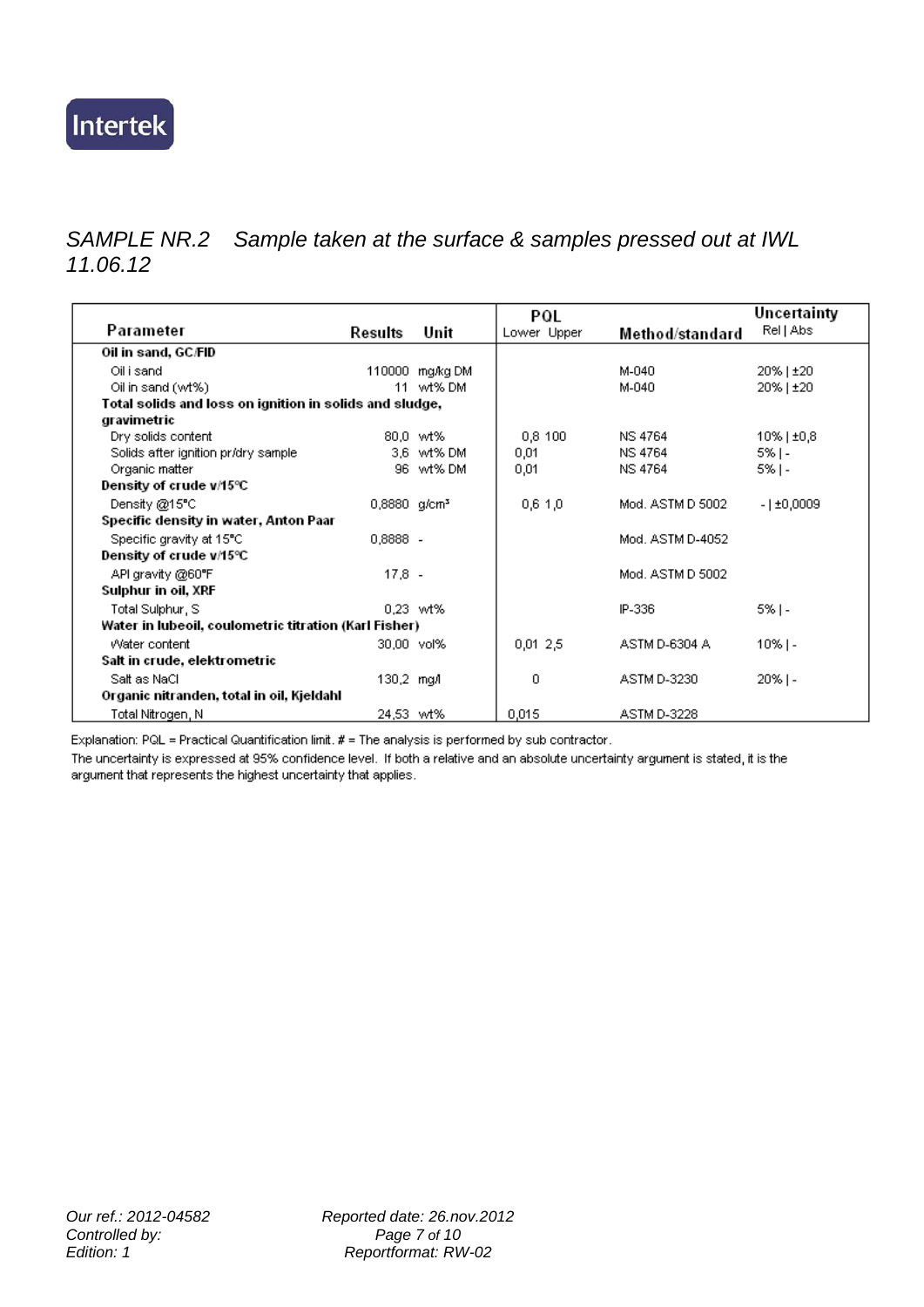

## *PNA Distribution*

| Job no.: 2012-04964-001 |          |  |  |  |  |  |
|-------------------------|----------|--|--|--|--|--|
| Component               | Weight % |  |  |  |  |  |
| Nitrogen                | 0,01     |  |  |  |  |  |
| Carbondioksid           | 0,01     |  |  |  |  |  |
| C1, (P)                 | 0,01     |  |  |  |  |  |
| C2, (P)                 | 0,01     |  |  |  |  |  |
| C3, (P)                 | 0,01     |  |  |  |  |  |
| $i$ -C4, $(P)$          | 0,01     |  |  |  |  |  |
| $n-C4$ , $(P)$          | 0,01     |  |  |  |  |  |
| 2,2-DM-C3 (P)           | 0,01     |  |  |  |  |  |
| lc5(P)                  | 0,01     |  |  |  |  |  |
| nC5(P)                  | 0,01     |  |  |  |  |  |
| <b>Hexanes Total</b>    | 0,06     |  |  |  |  |  |
| Hexanes - P             | 0,05     |  |  |  |  |  |
| Hexanes - N             | 0,01     |  |  |  |  |  |
| <b>Heptanes Total</b>   | 0, 13    |  |  |  |  |  |
| Heptanes - P            | 0,05     |  |  |  |  |  |
| Heptanes - N            | 0,07     |  |  |  |  |  |
| Heptanes - A            | 0,01     |  |  |  |  |  |
| <b>Octanes Total</b>    | 0,10     |  |  |  |  |  |
| Octanes - P             | 0,07     |  |  |  |  |  |
| Octanes - N             | 0,02     |  |  |  |  |  |
| Octanes - A             | 0,01     |  |  |  |  |  |
| <b>Nonanes Total</b>    | 0,07     |  |  |  |  |  |
| Nonanes - P             | 0,04     |  |  |  |  |  |
| Nonanes - N             | 0,00     |  |  |  |  |  |
| Nonanes - A             | 0,03     |  |  |  |  |  |
| Decanes Plus            | 99,54    |  |  |  |  |  |
| <b>Totals</b>           | 100,00   |  |  |  |  |  |

*Total Paraffins include both n-paraffins and i-paraffins*

| <i><b>RTFX</b></i> | wt% total prøve |  |  |  |
|--------------------|-----------------|--|--|--|
| Benzene            | 0,009           |  |  |  |
| <b>Toluen</b>      | 0,012           |  |  |  |
| Etylbenzen         | 0,000           |  |  |  |
| <b>Xylene</b>      | 0.028           |  |  |  |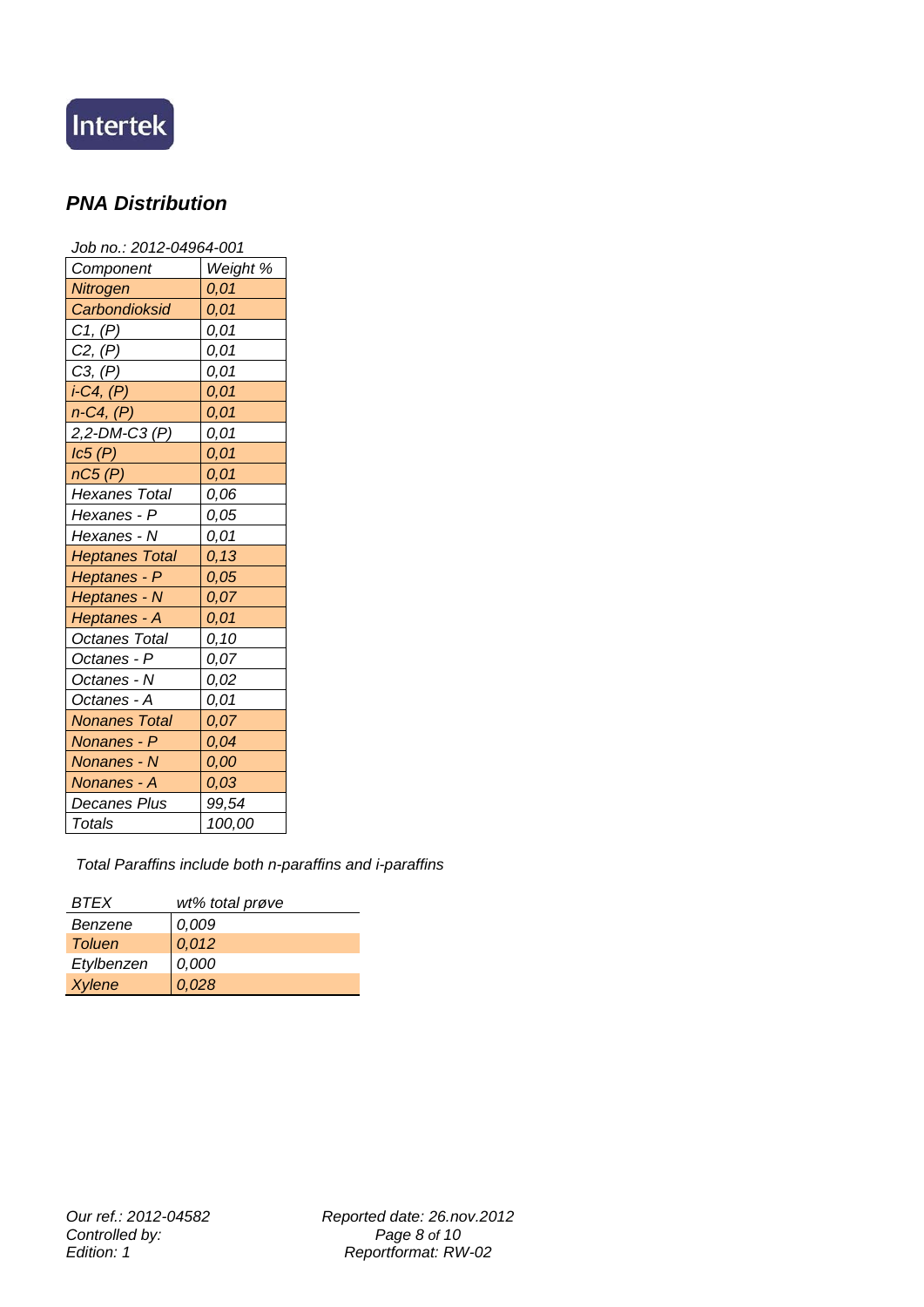

#### *SAMPLE NR.3 Sample taken at the surface from a tube leakage* Sample is pressed in Niger 22.05.2012

### *3a. Crude oil pressed at Niger (100ml. bottle)*

#### *2012-05363-001 3b. Dry substance after oil is pressed out*

|                                           |                                                         |                | PQL         |                 | Uncertainty   |
|-------------------------------------------|---------------------------------------------------------|----------------|-------------|-----------------|---------------|
| Parameter                                 | Results                                                 | Unit           | Lower Upper | Method/standard | Rel   Abs     |
| Oil in sand, GC/FID                       |                                                         |                |             |                 |               |
| Oil i sand                                |                                                         | 39000 mg/kg DM |             | M-040           | 20%   ±20     |
| Oil in sand (wt%)                         |                                                         | 3.9 wt% DM     |             | M-040           | 20%   ±20     |
|                                           | Total solids and loss on ignition in solids and sludge, |                |             |                 |               |
| gravimetric                               |                                                         |                |             |                 |               |
| Dry solids content                        |                                                         | 80.3 wt%       | 0.8 100     | <b>NS 4764</b>  | $10\%$   ±0.8 |
| Solids after ignition pr/dry sample       |                                                         | 4.7 wt% DM     | 0.01        | <b>NS 4764</b>  | 5%   -        |
| Organic matter                            |                                                         | 95 wt% DM      | 0.01        | <b>NS 4764</b>  | 5%   -        |
| Organic nitranden, total in oil, Kjeldahl |                                                         |                |             |                 |               |
| Total Nitrogen, N                         | 28.74 wt%                                               |                | 0.015       | ASTM D-3228     |               |

Explanation: PQL = Practical Quantification limit.  $#$  = The analysis is performed by sub contractor.

The uncertainty is expressed at 95% confidence level. If both a relative and an absolute uncertainty argument is stated, it is the argument that represents the highest uncertainty that applies.

# *SAMPLE NR.4 Sample taken at the surface from a tube leakage*

*Sample is pressed in Niger 22.05.2012*

## *2012-04735-001 4.a Water sample*

argument that represents the highest uncertainty that applies.

| Parameter                      | Results | Unit    | PQL<br>Lower Upper | Method/standard                 | Uncertainty<br>Rell Abs |
|--------------------------------|---------|---------|--------------------|---------------------------------|-------------------------|
| Oil in water, (C7-C40), GC/FID |         |         |                    |                                 |                         |
| Oil in Water (C7-C40)          |         | 100 maA | 0.4                | Mod. NS-EN ISO 9377- 15%   ±0,2 |                         |
|                                |         |         |                    | 2 / OSPAR 2005-15               |                         |

Explanation: PQL = Practical Quantification limit.  $#$  = The analysis is performed by sub contractor. The uncertainty is expressed at 95% confidence level. If both a relative and an absolute uncertainty argument is stated, it is the

## *4b. Dry substance after oil is pressed out*

## *4c. Crude oil pressed at Niger (100ml. bottle)*

Comments:

*Our ref.: 2012-04582 Reported date: 26.nov.2012 Controlled by: Page 9 of 10 Edition: 1 Reportformat: RW-02*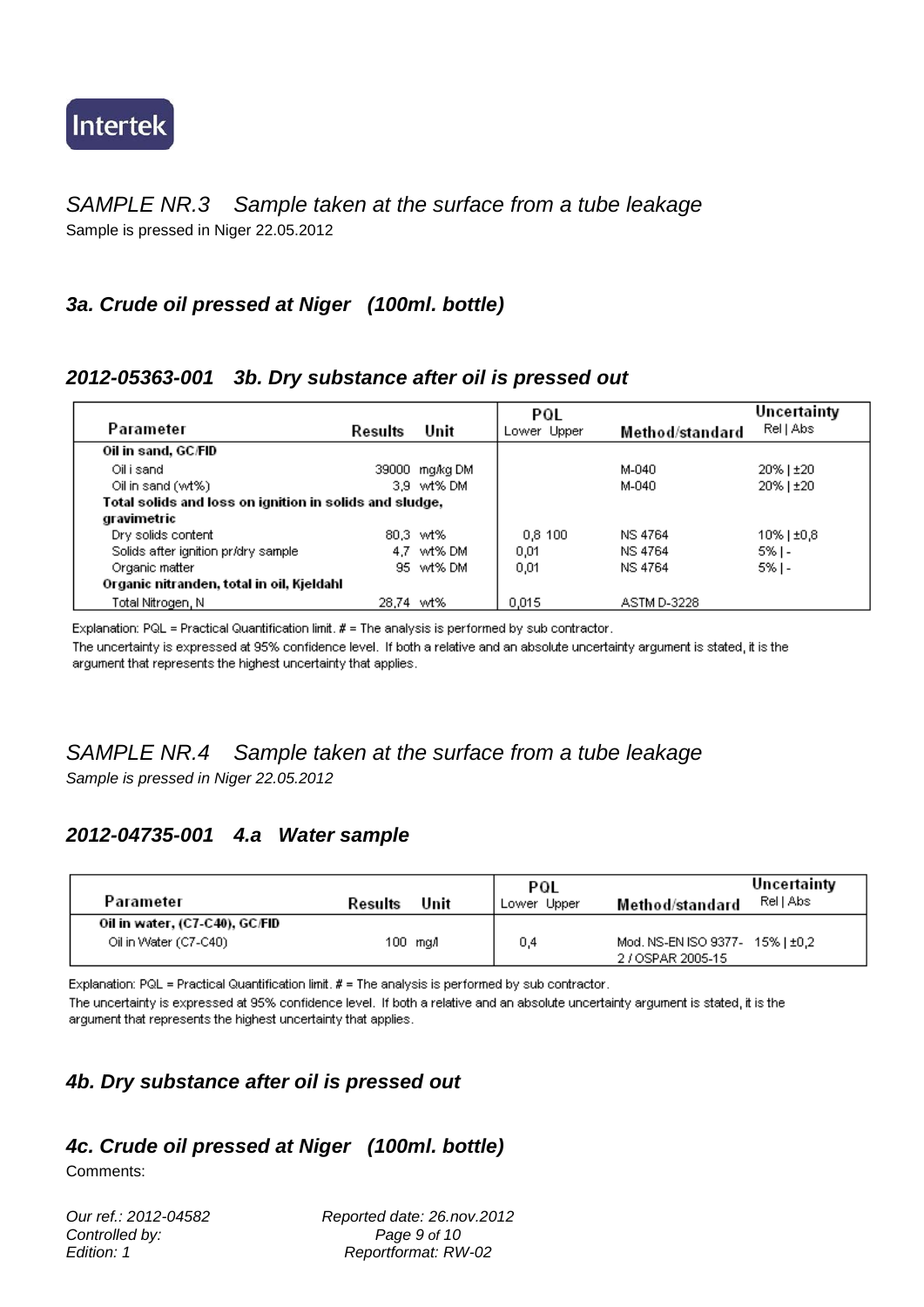

n.a Since the basic nitrogen method is used on oil samples, samples 1a not pressed absorbing product & 1d dry substance after oil pressed out

were difficult to determine the nitrogen content

\*) samples analysed at another lab.

Attached: Crude oil profile on sample 1c analysed at IWL

#### *Comments*

*XRD & XRF is performed on samples as received. The elements (XRF) are calculated as oxides (100%), but reprted as elements wt%.*

#### *Conclusions*

*Please note that the report is originated from different jobb numbers. This is due to the anayses were performed during a period of time and the samples were given different jobb numbers.*

*Our ref.: 2012-04582 Reported date: 26.nov.2012 Controlled by:* Page 10 of 10<br> *Edition:* 1 *Controlled by:* Peportformat: RW *Edition: 1 Reportformat: RW-02*